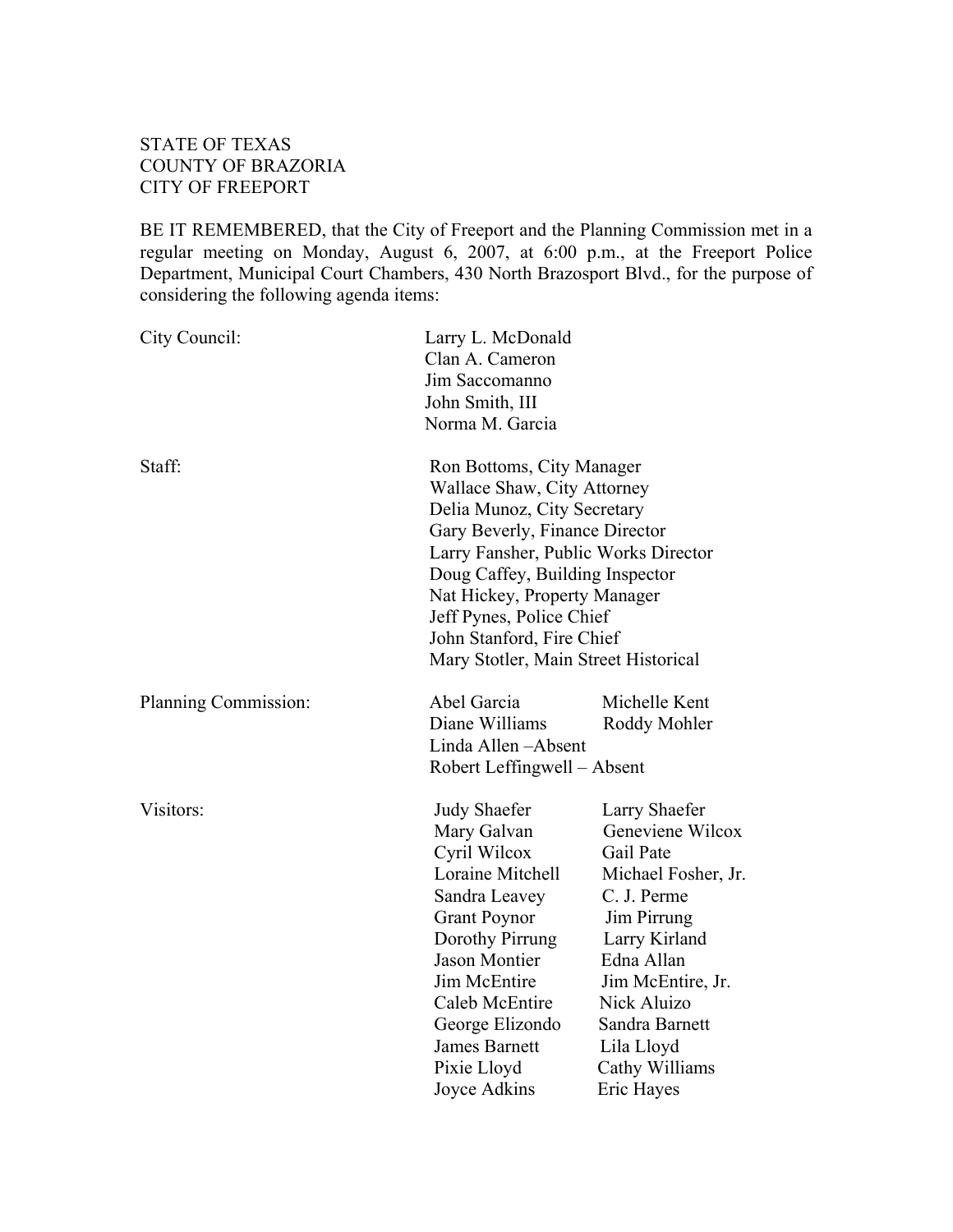Lila Diehl Wright Gore, III Kathy Varnado Manning Rollerson Fai DeMain Bill DeMain Dan Tarver Jacque Cundieff Richard Rangel Elliott Cundieff Cele Damian Ron Damain Patrick Gore Bobby Casale Roy Henry Rosa McDonald Skip Pratt Bobbie Reed Jerry Meeks Coy Barnett Abel Garcia Maria Ripple Sandra Wood-Wicke

### Call to Order.

Mayor called the meeting to order at 6:00 p.m.

Invocation.

Mr.Shaw offered the invocation.

Pledge of Allegiance.

Mayor McDonald led the Pledge of Allegiance.

### Consideration of the approval of the July 16, 2007 Council Minutes.

On a motion by Councilman Smith, seconded by Councilman Cameron, with all present voting "aye", Council approved the minutes of July l6th , 2007 and the July 23rd & 24th budget workshop minutes.

### Attending Citizens and Their Business.

Bobby Casale of Bridge Harbor Subdivision discussed the proposed tax increments. He asked if he could be worked into this year's budget. He wanted a program more beneficial to the tax payers then the present one.

Kathy Varnado complained about the 25 ft. lots in the City, owned by a particular real estate company. She asked why these lots are not mowed and if Code Enforcement is sending letters.

Manning Rollerson complained that it took a hour and fifteen minutes for paramedics to reach an individual who had shot himself in the mouth. He also said that Code Enforcement had cut his power and food was spoiled. He stated that Mr. Bottoms had refused to pay for his spoiled food.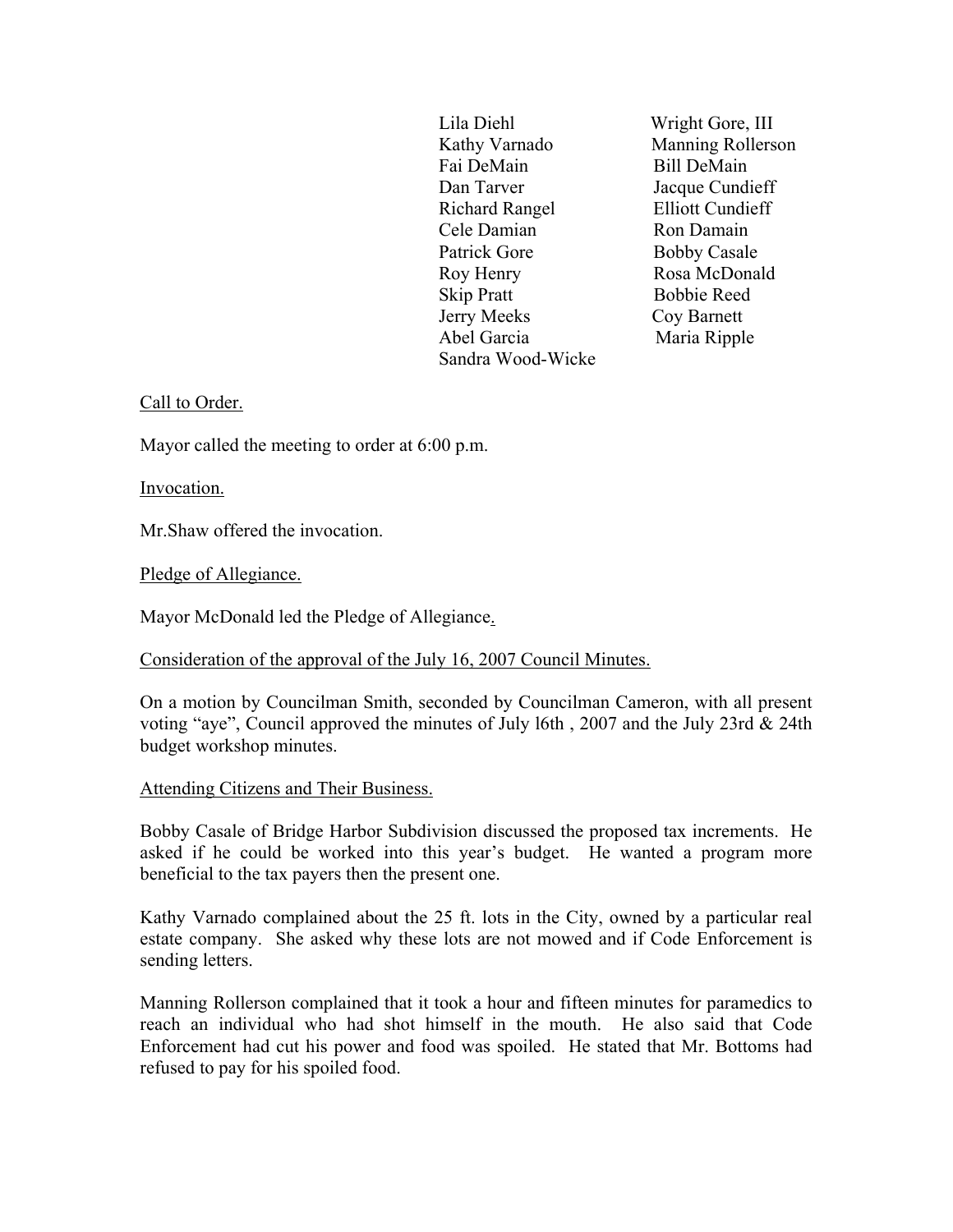Mary Galvan of 819 West  $6<sup>th</sup>$  Street, complained about the Building Inspector passing inspection on a house leveler's work. The house has shifted and she is looking for assistance from the City to hold the house leveler accountable.

Wright Gore, III of 301 W. Brazos distributed copies of Section 9.05 of the Charter on Budget a Public Record. He complained that he was denied a copy of the city budget by Mr. Bottoms and that there should be a \$450,000 court order judgment in the budget.

Mr. Shaw noticed a quorum of the Economic Development Corporation was present and asked Mrs. Cundieff or Mr. Theriot to leave. Mr. Theriot dismissed himself from the Council Chambers.

Pixie Floyd of 832 Leder Street, thanked the Freeport Police Department for the surveillance of the Knobel property. She thanked Mr. Kent, Mrs. Wilcox and the media for the letters to the Facts supporting our City Manager, Mr. Bottoms.

Skip Pratt of 1027 W.  $8<sup>th</sup>$  Street. commended Chief Pynes for enforcing the noise ordinance. He was upset that Mr. Bottoms had interviewed for another job.

Geneviene Wilcox thought it was appalling the way Mr. Bottoms had been attacked at Council Chambers and wanted Council to know that she appreciated all he had done to improve the City of Freeport.

Jackie Cundieff thanked the Planning Commission for their commitment and hours of hard work. She thanked Mr. Bottoms for his service and contributions. Including the RiverPlace facility and the involvement with the Rotary Club. The Rotary Club will donate \$5,000, to the Veteran Memorial project at the Freeport Park.

Sandra Leavey asked the audience to give the Council and City Manager the respect they deserve.

### **Proclamation:** National Night Out – August 7, 2007.

Mayor McDonald proclaimed August 7, 2007, National Night Out. He announced the event at RiverPlace, from 6:00 to 9:00 p.m.

**Joint Public Hearing**: To consider a proposed amendment to the Comprehensive Zoning Ordinance and Map of said city, codified as Chapter 155 of the Code of Ordinances of said city, changing the zoning classification of the Tracts Three and Four, Brazos Coast Investment Company Subdivision, Division 8, F. J. Calvit Leaque, Abstract 51, Brazoria County, Texas, according to the map or plat recorded in Volume 2, page 141 of the Plat Records of said county, from its present classification of M-1 (Light Manufacturing District) to a new classification of W-2 (Waterfront Light District).

There being a quorum with the City Council and the Planning Commission Mayor McDonald opened the public hearing at 6:27 p.m.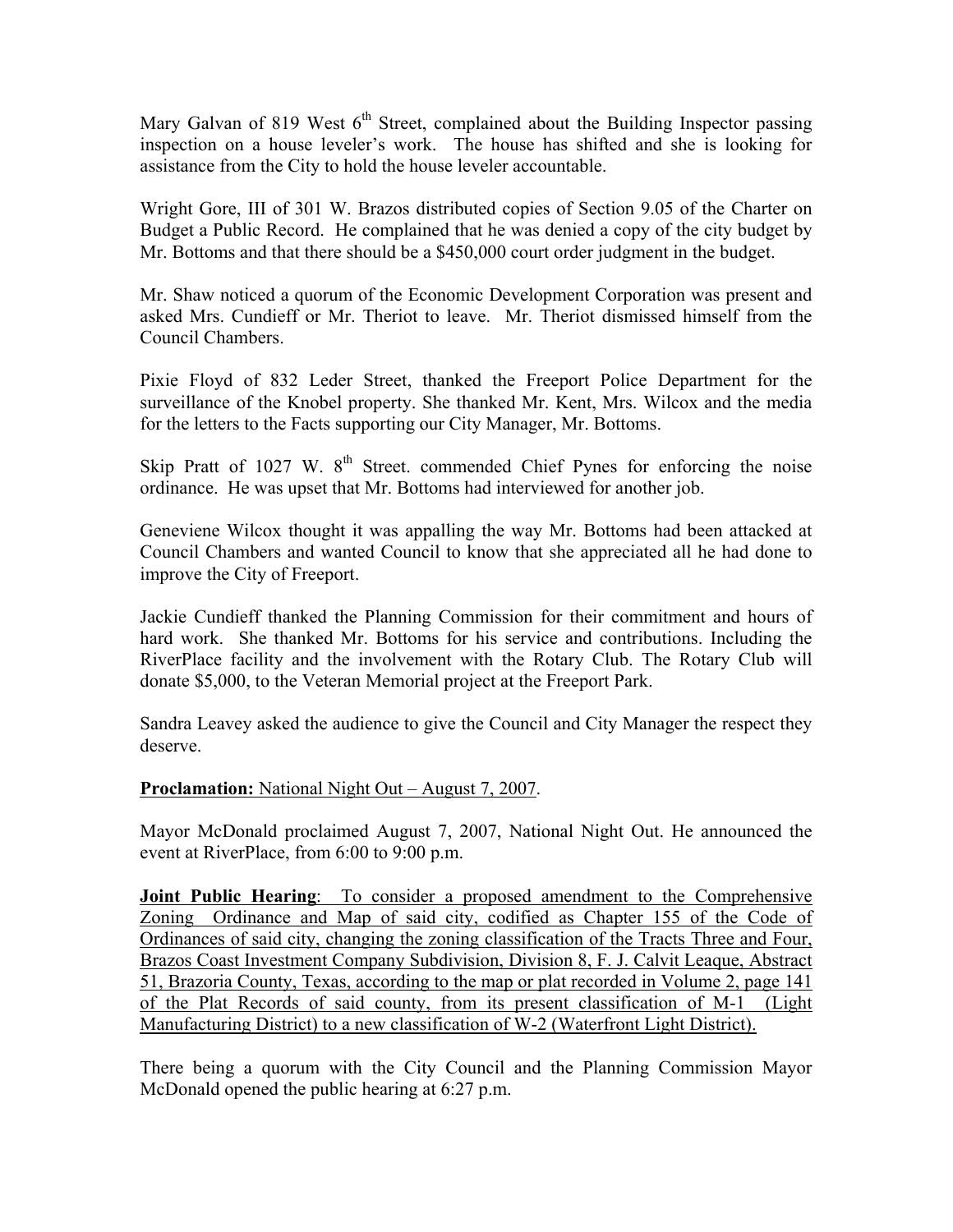Joyce Adkins of 102 N. Ave. C., asked for the physical address and who had asked for the proposed rezoning. Mr. Shaw stated it was C.J. Perme of the Texas Star Casino and the address was 307 Sailfish. She reminded Council that three years ago, management of the Texas Star Casino said they would be up and running in 90 days.

She said it was a joke since it arrived and that the boat was not registered. Some people had filed suit, staff had not been paid and that it was not a reputable company.

Mr. Pirrung asked if this was the gambling boat and if this would allow them to operate. He said that Freeport would be disappointed if gamblers spend money on the casino boat and not in the City. He opposed the City granting the proposed rezoning.

Mr. Larry Shaefer stated that he had visited their facility and counted over 100 coin operated machines and could not see the City's sticker on the machines. A representative of the Texas Star Casino confirmed that all machines had State and City tags.

Diane Williams, Chairman of the Planning Commission stated that the committee had studied the requested rezoning. The decision was based strictly on the usage of the land, nothing to do with the boarding passes of the Texas Star Casino. The Planning Commission was unanimous and recommended to council to approve the proposed rezoning of M-1 to W-2.

Councilman Saccomanno asked what the impact of the proposed zoning would have. Mr. Shaw stated that it was water front activities and M-1 did not have docking. He also explained that it would conform to the rest of the existing W-2 zones.

Councilman Cameron recommended not accepting the Planning Commission recommendation.

The consensus of the Council was 3 to 2 not to approve the Planning Commission's recommendation and Mr. Shaw not to draft an ordinance.

There being no further questions or comments, Mayor McDonald closed the public hearing at 6:47 p.m.

Consideration of the approval of a request by the Freeport Host Lions Club to sell beer and wine at the Summertimes Blues Festival on Aug.  $31<sup>st</sup>$  through Sept.  $2<sup>nd</sup>$ , 2007 at Memorial Park.

On a motion by Councilman Cameron, seconded by Councilman Smith, with all present voting "aye", Council unanimously approved the Freeport Host Lions Club to sell beer and wine at the Summertime Blues Festival on Aug.  $31<sup>st</sup>$  through Sept.  $2<sup>nd</sup>$ , 2007 at Memorial Park.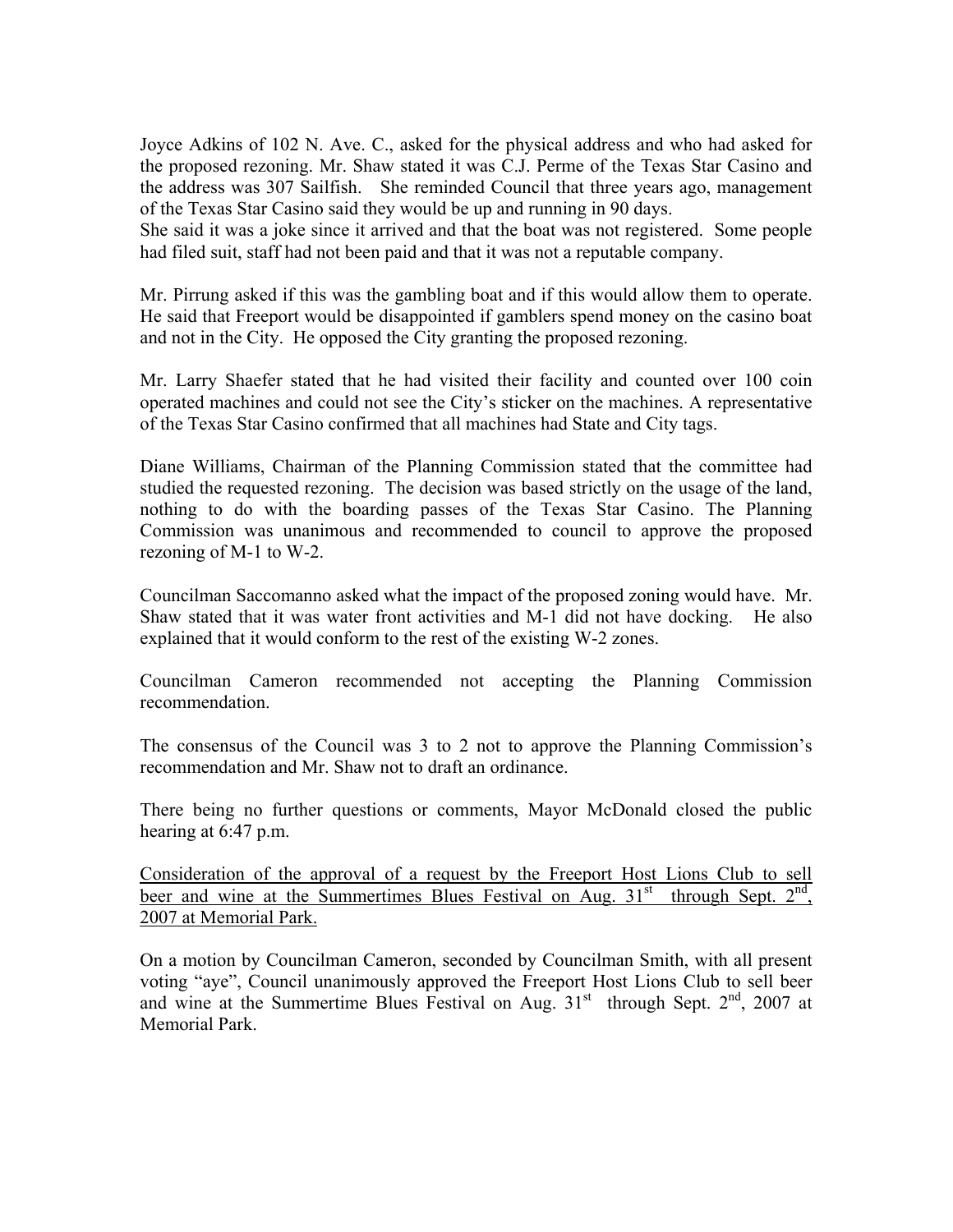Consideration of the approval of a request from Con Rock Ready Mix, Inc., 4102 E. Hwy 332, Freeport to place a temporary mobile office for one year at 817 S. Ave. D for office use.

On a motion by Councilman Cameron, seconded by Councilwoman Garcia, with all present voting "aye", Council unanimously approved a request from Con Rock Mix, Inc., 4102 E. Hwy 332, Freeport to place a temporary mobile office for one year at 817 S. Ave. D.

Consideration of the approval of entering into a copier lease for the Freeport Police Department.

On a motion by Councilman Cameron, seconded by Councilman Saccomanno, with all present voting "aye", Council unanimously approved Chief Pynes recommendation to enter into a copier lease agreement for the Freeport Police Department.

### Consideration of the approval of entering into an agreement with Connect CTY.

On a motion by Councilman Cameron, seconded by Councilwoman Garcia, with all present voting "aye", due to hurricane season, Council approved Chief Stanford recommendation to enter into an agreement with Connect CTY to put out emergency messages or events.

Consideration of the approval of purchasing radios for the Freeport Police Department.

On a motion by Councilman Cameron, seconded by Councilman Smith, with all present voting "aye", Council unanimously approved Chief Pynes recommendation to purchase radios for the Freeport Police Department for \$35,716.84. A saving of \$3,000.00 if the order is placed now.

Consideration of the approval of a request from Jim McEntire,  $727 \text{ W}$ .  $12^{\text{th}}$  Street to authorize the Mayor or Mayor Pro Tem to sign a letter to the District Attorney Office requesting that a search warrant be issued for the premises at 803 W.  $12^{th}$  Street to search for environmental violations.

Mr. McEntire spoke about the care of premises on a neighbor at 803 W.  $12<sup>th</sup>$  Street that is in need of cleanup. He has tolerated his neighbor for about 5 to 7 years. He is not asking for the premises to be torn down, but is asking the city to help him with signing a letter to the District Attorney that will allow the property to be evaluated. He feels it is not safe to live next door.

Mr. Joe Edmond of 807 W.  $12<sup>th</sup>$  Street stated that this was Mr. Mitchell's property and no one should tell him what to do with his property. The City had no right to enter his premises.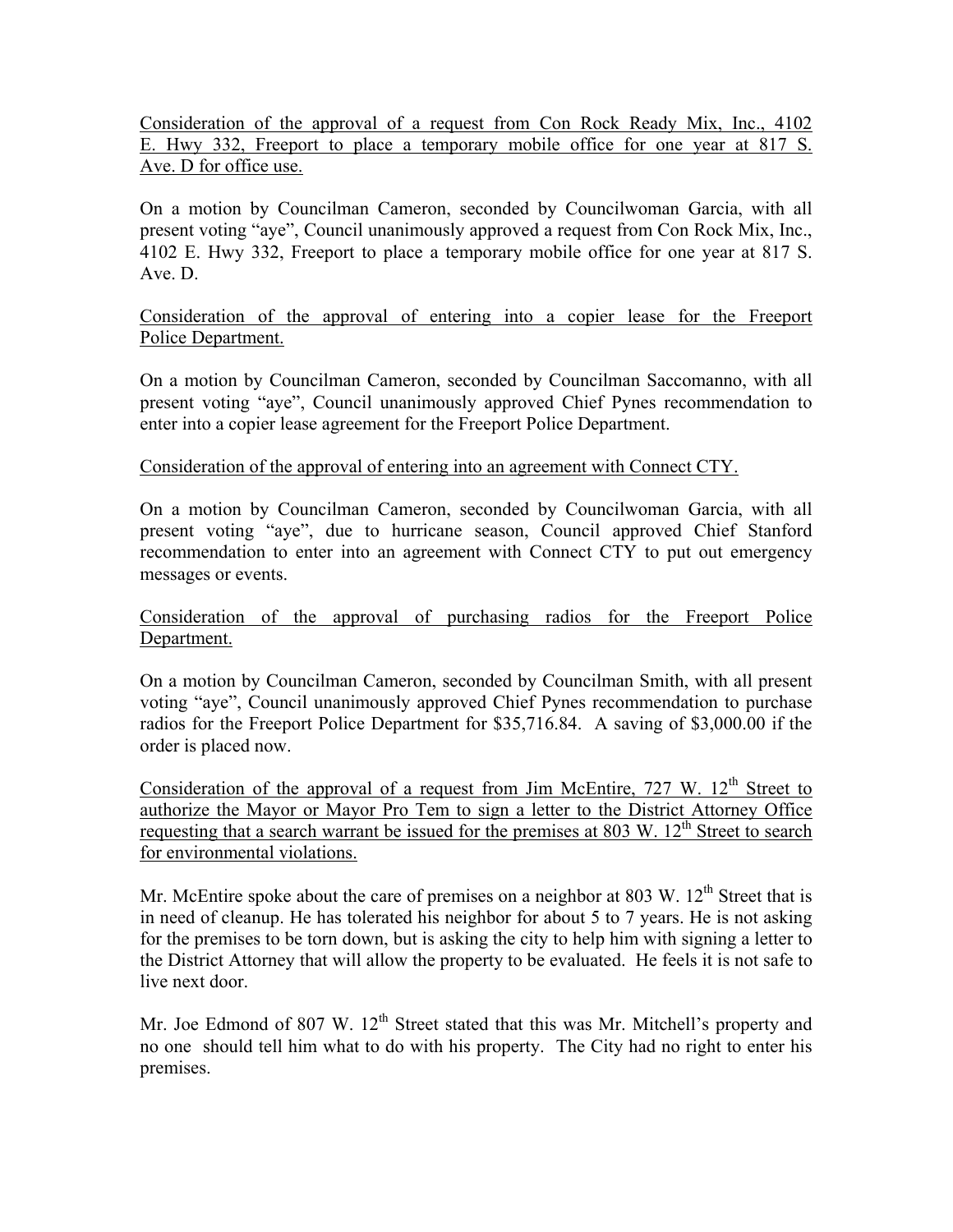Lorraine Mitchell of 1606 W.  $4<sup>th</sup>$  Street, protested entering her property. She said that Mr. McEntire is the only neighbor who complains about her property. She said that Mr. McEntire property contributes more hazards then hers. She said it was a personal matter and he has been harassing them for some time now.

Jim McEntire, stated that there is reason for concern, "what we store does have an impact on the neighbors". If the property is inspected and no problems are found, then there is no problem.

Maria Ripple of 541 Magnolia, Clute, Texas said she has rental property on  $12<sup>th</sup>$  Street. For many years the property is in disarray.

Dan Tarver said he drove by and that Mr. McEntire's house is in the same shape.

Doug Caffey said he had spoken to both parties, trying to find a solution to the problem. Multiple letters have been sent, but this was not working.

Councilman Smith stated that they couldn't ignore the fact that care of premises was an issue.

On a motion by Councilman Saccomanno, seconded by Councilman Smith, with all present voting 3 to 2, Council approved Mr. McEntire's request to authorize the Mayor or Mayor Pro Tem to sign a letter to the District Attorney Office requesting that a search warrant be issued for the premises at 803 W.  $12<sup>th</sup>$  Street to search for environmental violations. Mayor McDonald and Councilman Cameron opposed.

Consideration of the approval of a request from Main Street Board & Historical Commission to close the following streets for their  $3<sup>rd</sup>$  Annual Summertime Blues Festival and Triathlon from noon on Friday, August  $31<sup>st</sup>$  until 6:00 p.m. on Sunday, September 2nd.

> Second Street at Cherry to the alley behind Tobey Hardware Broad Street at Cherry to FM 1495 W. Park from Fourth St. to Second St. E. Park from Fourth St. to Second St.

In addition, Main Street & Historical Commission requests the following temporary street closing with guards at major intersections:

> Saturday, September l, 2007-- **Parade** from 3:00 p.m. to 4 p.m. Second Street from Yaupon to Memorial Park

> Sunday, September 2, 2007 – **Triathlon** from 7:00 a.m. to approximately 10:00 A.M. Portions of Hwy. 288 between 2<sup>nd</sup> St. and Municipal Park Drive Seconds St. between Hwy. 288 and Cherry St.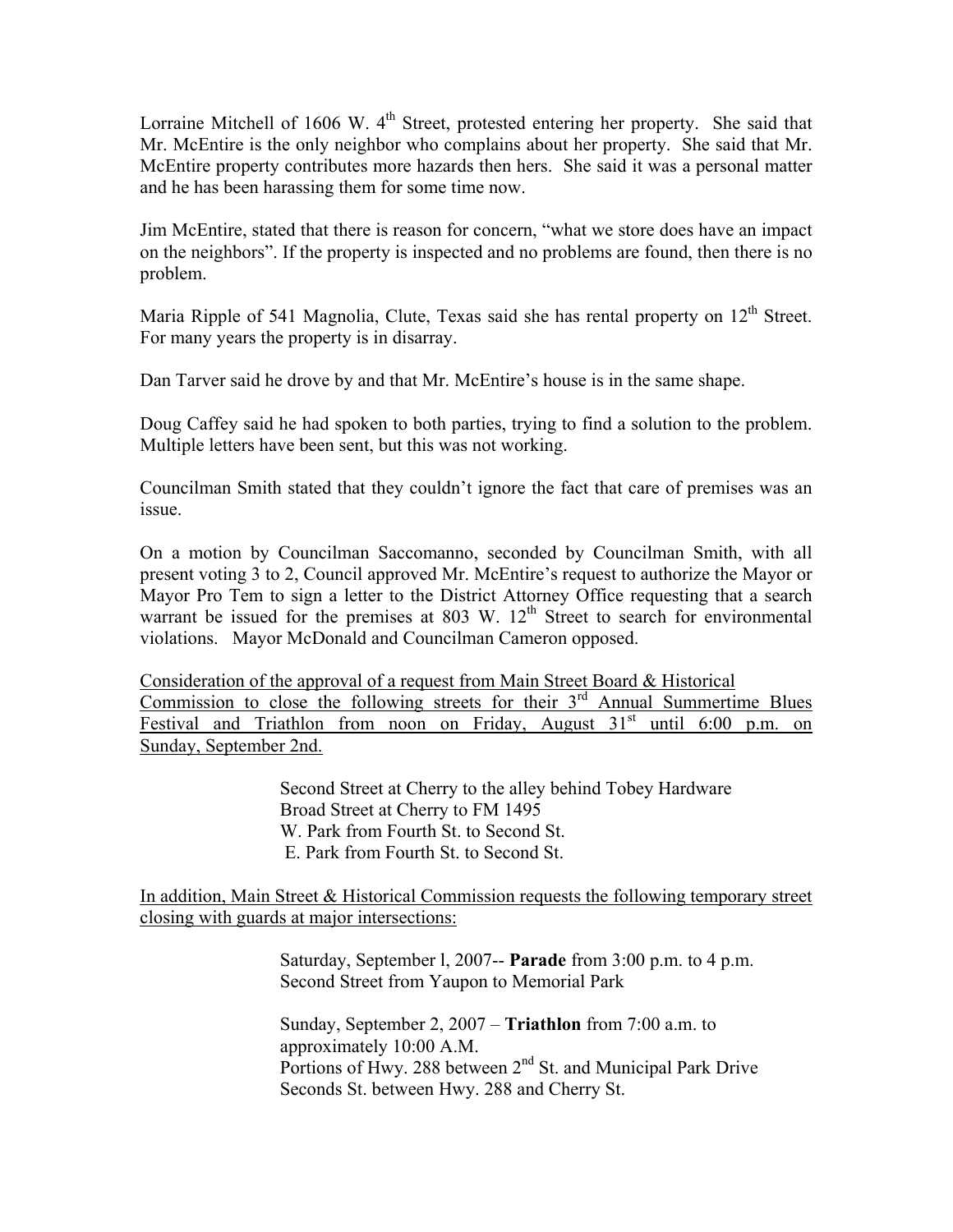Cherry St. from Second to  $8<sup>th</sup>$  St. 8<sup>th</sup> St. from Cherry to FM 1495 FM 1495 from  $8<sup>th</sup>$  to FM 723 Race route between Municipal Park and Velasco St. One lane of the Velasco Bridge.

On a motion by Councilman Cameron, seconded by Councilman Smith, with all present voting "aye", Council unanimously approved Mary Stotler's request for street closures.

Consideration of the approval of Resolution No. 2007-2151 appointing Coy W.Barnett to the Urban Renewal Board of said City.

On a motion by Mayor McDonald, seconded by Councilman Saccomanno, with all present voting 4 to l, Council approved Resolution No. 2007-2151 appointing Coy W. Barnett to the Urban Renewal Board to the City. Councilman Cameron opposed.

Consideration of the approval of selling the city's interest on Block 85, Lots 13 & 14, Velasco Townsite, known as 123 South Ave. F.

On a motion by Councilman Smith, seconded by Councilwoman Garcia, with all present voting 3 to 2, Council approved Mr. Hickey's recommendation not to sell the city's interest on Block 85, Lot l3 & l4, Velasco Townsite, known as 123 S. Ave. F. Mayor McDonald and Councilman Cameron opposed.

Consideration of the approval of selling the city's interest on Tract 133 and 134, BCIC-9, Abstract 51, Account No. 2109-0083-110.

This item was tabled to inquire of mineral rights on the deed.

Consideration of the approval of purchasing Block 2, Lot 10 & 11, Freeport Townsite, known as 536 East Broad Street.

On a motion by Councilman Smith, seconded by Councilman Saccomanno, with all present voting 3 to 2, Council approved purchasing Block 2, Lot 10 & 11, Freeport Townsite, known as 536 East Broad Street. Mayor McDonald and Councilman Cameron opposed.

Consideration of the approval of selling the city's interest on Block 22, Lots 15, through 17, Velasco Townsite, known as 415-419 South Ave. B.

On a motion by Councilman Cameron, seconded by Councilman Smith, with all present voting "aye", Council unanimously approved Mr. Hickey' recommendation to sell the city's interest on Block 22, Lots 15 through 17, Velasco Townsite, known as 415-419 South Ave. B., subject to recovering demolitions liens.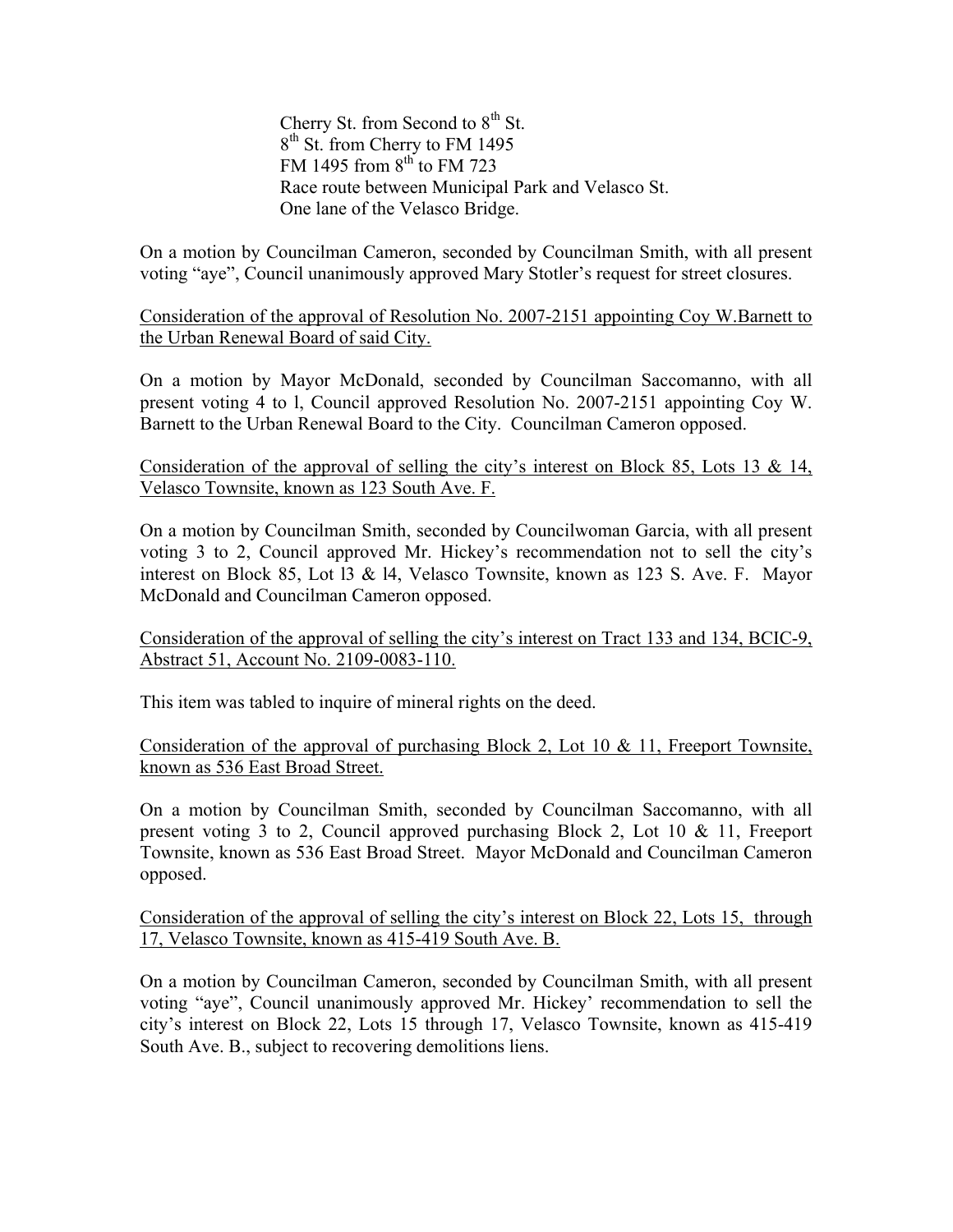Consideration of the approval of the loan agreement between the City of Freeport and Economic Development Corporation for the marina project being clarified with respect to the Corps of Engineer permit and project development.

Mr. Bottoms explained to Council the loan conditions to the Economic Development. He explained how the city as the lender would split the project in four phases.

Bobby Reed of 210 Wayne Drive, Clute, Texas said that he and his investors in the last 4 to 6 month have bought 1/3 of downtown in Freeport. He said that he was confident enough to say that Freeport is going to be a boom town. He and his investors are spending millions in Freeport and are very impressed with the on going progress. His group is impressed with Mr. Bottoms and Council. The marina is the key reason for his investments. His daughter in law is working on a website that reads, "From a ghost town to a boom town."

Larry Shaefer said he has been buying properties in Freeport for about a year and half. He had a list of questions and needed answers about the expected marina project.

Bobby Casale wanted a projection of the marina before we allocate the funds. He wants to save the tax payer dollars.

Kathy Varnado asked if we had the infrastructure to handle the marina. Mr. Bottoms answered her yes.

Sandra Leavey of 311 W. Broad spoke in favor of the marina. She said a study had been done as far back as the 1950's and the recommendation was to build a marina. She asked Council to go forward with the proposed marina.

Wright Gore, III spoke and advised Council to table the approval of the loan agreement. He said Council had no right to build a marina without permits from the Corps of Engineers.

Councilman Cameron was not comfortable with an unsecured loan. Mr. Bottoms said it was secured with the City  $\frac{1}{2}$  cent sales tax.

Elliott Cundieff said he had a charter boat business and had met a lot of out of town people and received a lot of positive remarks on behalf of the City appearance.

On a motion by Councilman Saccomanno, and seconded by Councilman Smith, with all present voting 3 to 2, Council approved the loan agreement between the City of Freeport and Economic Development Corporation for the marina project being clarified with respect to the Corps of Engineer permit and project development. Mayor McDonald and Councilman Cameron opposed.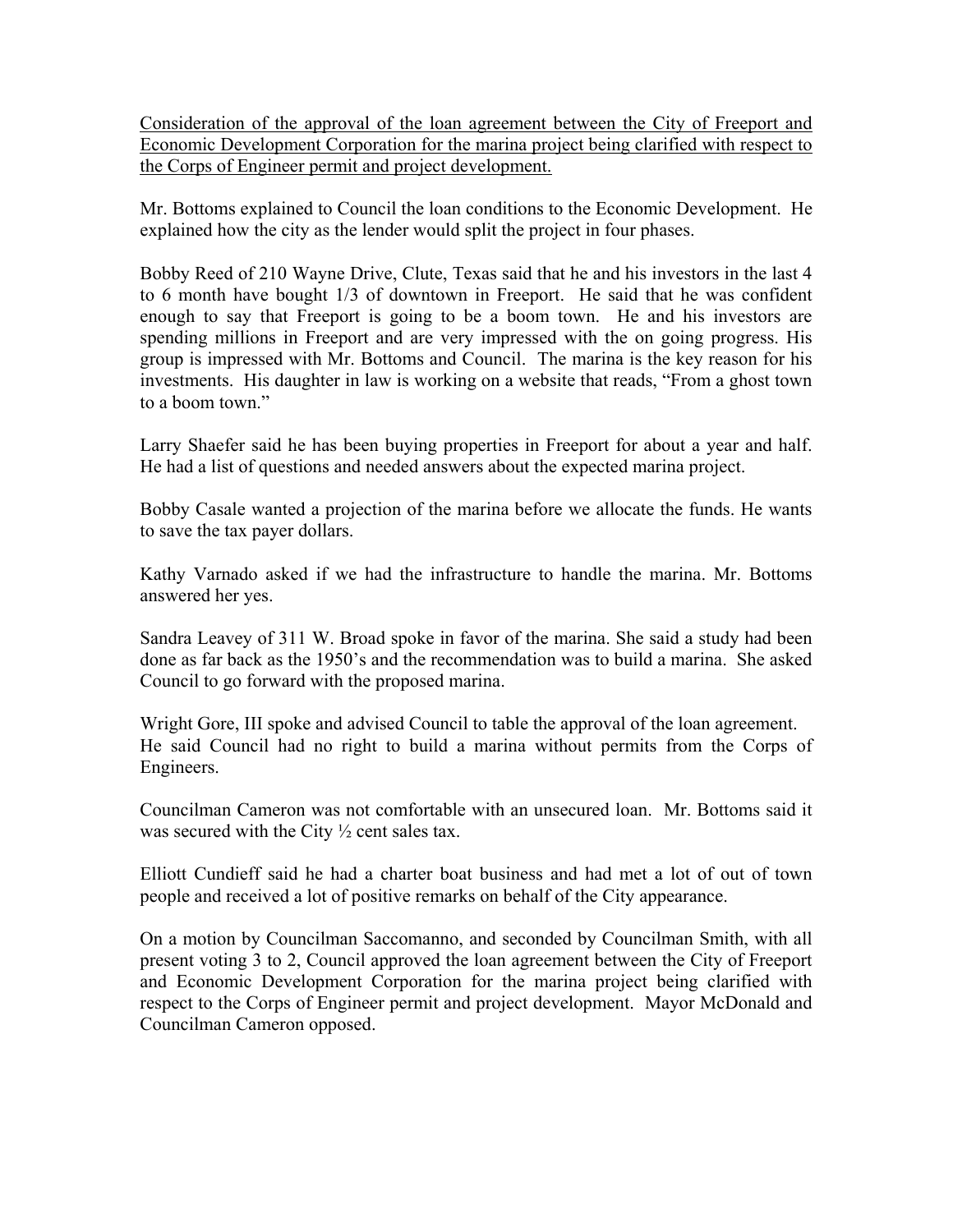Consideration of the approval of rescheduling the city council meeting from September 3, 2007 – Labor Day to September 4, 2007 and calling a special meeting for September 10, 2007 to adopt the 2007 - 2008 Budget.

On a motion by Councilman Smith, seconded by Councilwoman Garcia, with all present voting "aye", Council approved rescheduling the City Council meeting from September  $3<sup>rd</sup>$  2007 – Labor Day to September 4<sup>th</sup>, 2007 and calling a special meeting for September  $10^{th}$ , 2007 to adopt the 2007 - 2008 Budget.

Consideration of the approval of the budget and tax rate schedule for fiscal year 2007- 2008.

September  $4<sup>th</sup>$ , 2007 – 1<sup>st</sup> Public Hearing on tax rate September  $10^{th}$ , 2007 –  $2^{nd}$  Public hearing on tax rate; Public Hearing on the Budget; adopt budget ordinance; and first vote on tax rate. September  $17<sup>th</sup>$ , 2007 – Adopt ordinance setting the tax rate

On a motion by Councilman Smith, seconded by Councilman Garcia, with all present voting "aye", Council approved the budget and tax rate schedule for fiscal year 2007- 2008 as proposed by the City Manager.

### Elected Official Report

Councilman Smith stated that at sundown the water fountains on the Old Brazos River looked beautiful. The Senior Citizens Committee lost one of their members-Mazie Mack.

Mayor McDonald attended the Planning Commission meeting, but they did not have a quorum.

Councilman Saccomanno reported that the EPA had tested the water in the Intracoastal Waterway and found no chemical containments, regarding the clean up at Gulfco Marine, reported no risk to the public.

Councilwoman Garcia announced National Night Out on August 7, 2007 at RiverPlace.

Mayor McDonald closed the formal session and opened the work session at 9:34 p.m.

### W**ork Session**

# Discussion concerning Commercial and Residential Tax Abatement Guidelines and Criteria.

Ron Bottoms passed out information on the new guidelines and the current guidelines. He recommended the residential abatements and commercial abatements apply only to new business wanting to set up in Freeport. Some cities have a tax abatement committee.